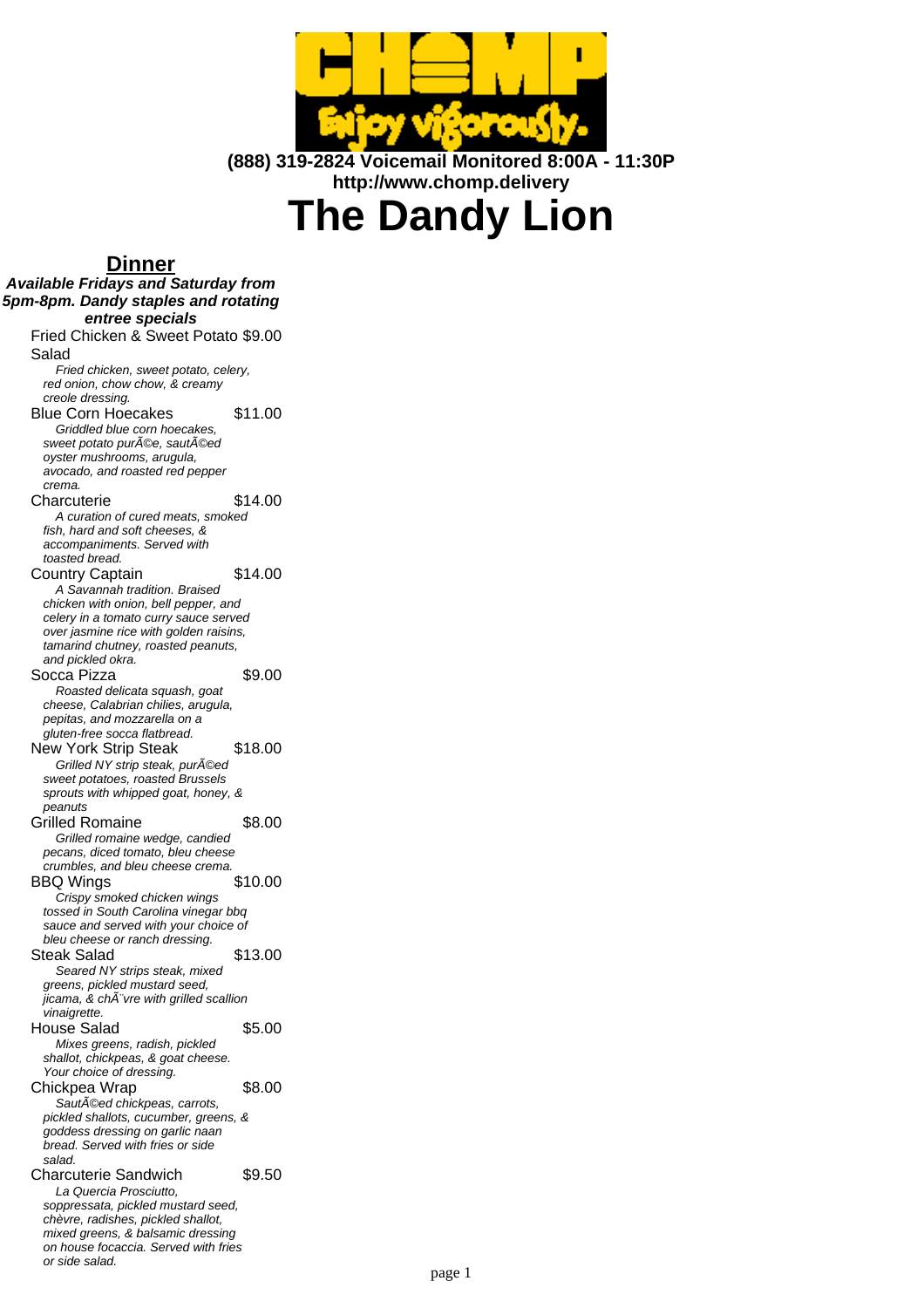### Dandy Burger \$9.00

Two beef patties, cheddar cheese, & house chow chow sauce on a brioche bun. Served with fries or side salad. (Also available with Impossible Beef!)

## **Breakfast**

**Toast options include sourdough, white, wheat, or rye. All entrees come with hash browns Add fruit or house salad for \$2 (V) = Vegetarian (GF) = Gluten Free** The Standard (GF) \$9.50 Two eggs cooked as you desire & hash browns. With your choice of bacon, sausage, ham, or grilled veggies. Toast, naturally. (Gluten-Free Toast optional for \$.50) Denver Dandy Omelet (GF) \$10.00 Onion, bell pepper, ham & cheese. Served with hash browns & toast, of course. (Gluten-Free Toast optional for \$.50) California Dandy Omelet (GF)\$10.00 Avocado, pico de gallo, swiss cheese & chicken. Eden Dandy Omelet (GF) (V) \$10.00 Mushroom, tomato, spinach, onion & goat cheese. Eggs Benedict \$11.00 Peacefully poached eggs on focaccia. Select ham, spinach or smoked salmon & topped with zingy hollandaise. Avocado Toast \$11.00 Foccacia, smashed avocado, poached eggs, sliced radish & pickled shallot. Biscuits and Gravy \$11.00 House-made buttermilk biscuits, sausage gravy or tomato gravy (V). With two eggs cooked your way. Chicken Fried Steak \$12.00 Topped with sausage or tomato gravy. With two happy eggs & toast. Breakfast Sandwich \$10.00 Hawaiian roll, egg, cheese, aioli, and your choice of ham, bacon, or spinach (V). Herb Crusted Steak (GF) \$16.00 8oz. House cut New York strip steak with two eggs & toast. (Gluten-Free Toast optional for \$.50) Chicken Biscuit \$11.00 House breaded chicken thigh on a buttermilk biscuit, Louisiana Hot Sauce & maple syrup. Salmon Toast \$13.00 Smoked salmon on focaccia with chive cream cheese, chevre, pickled shallot, dill, & radish. Topped with two cuddly poached eggs. Lodger Special \$11.00 Griddled hash browns, melted pimiento cheese, sausage, two runny eggs, tomato gravy & scallions. Breakfast Salad (V) \$10.00 Griddled runny egg in foccia bread, egg in a basket style, topped with greens, radish, pickled shallot & quark with balsamic dressing. Pancakes (V)  $$7.50$ Three buttermilk pancakes served with butter & real maple syrup.

## **Lunch**

**All entries are served with fries. Sub a cup of soup or side salad for \$2 extra. House-made dressings: Balsamic vinaigrette, grilled scallion vinaigrette, bleu cheese, ranch, many compare the compare 2**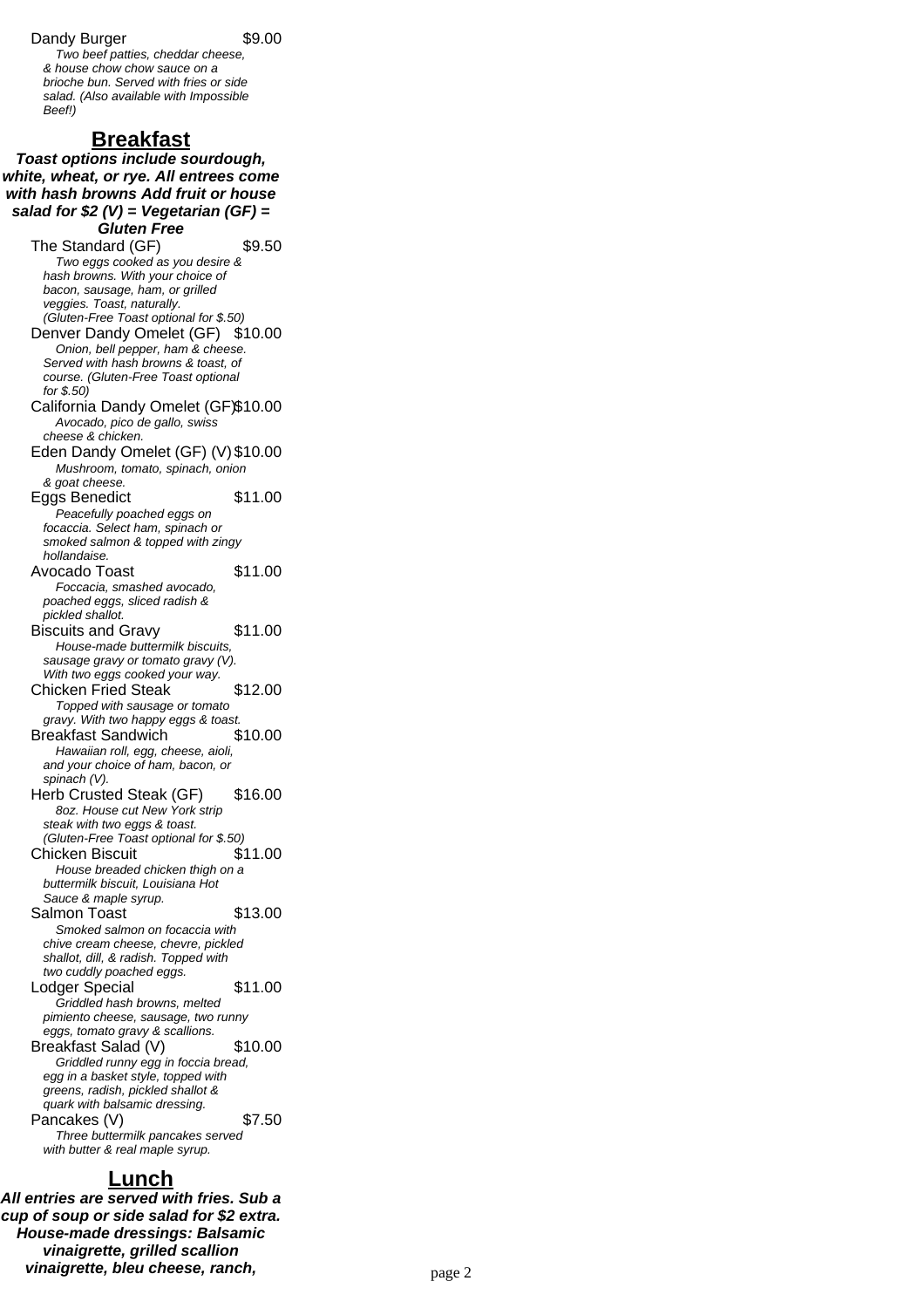#### **goddess dressing or Thousand Island.** Roasted Grape & Pistachio Salad (V) (GF) \$9.00 Roasted red grapes, mixed greens, arugula, pistachios chèvre, and balsamic vinaigrette House Salad (V) (GF) \$8.75 Crisp & sassy mixed greens, radish, pickled shallot, roasted chickpea & dressing of choice Dandy Burger \$10.00 Two thin beef patties brioche bun, American cheese & Chow Chow sauce A roaring good meal. Grilled Cheese (V) \$7.00 Our version of the cocktail party classic. Gooey melted cheese on the noblest of breads, sourdough. Roast Beef Sandwich \$10.00 Hawaiian bun, roast beef, swiss cheese, caramelized onion, & our famous Chow Chow sauce. Chickpea Wrap (V) \$8.50 Sauteed spiced chickpeas, carrots, pickled shallot, cucumber, greens & goddess dressing on naan bread. Charcuterie Sandwich \$11.00 Prosciutto, pickled mustard seed, chevre, radishes, pickled shallot, mixed greens and balsamic dressing on focaccia. Turkey Melt \$10.00 Turkey, swiss cheese, avocado, pico de gallo & aioli on griddled sourdough. Soup of the Day Cup \$3 Bowl \$5

## **Kids Menu**

| Served with fries or fruit  |        |  |
|-----------------------------|--------|--|
| <b>Plain Grilled Cheese</b> | \$5.00 |  |
| Chicken Nuggets             | \$6.00 |  |
| Lil Burger                  | \$6.00 |  |
| <b>Two Pancakes</b>         | \$5.00 |  |

## **Dessert**

## **Sides**

| Side of Grilled Veggies  | \$2.50 |
|--------------------------|--------|
| Side order of Bacon      | \$4.50 |
| Side order of Ham        | \$3.50 |
| Side order of Sausage    | \$3.50 |
| Side order of Hashbrowns | \$2.50 |
| Side order of Toast      | \$1.00 |
| Side order of a Biscuit  | \$2.50 |
| Side order of Eggs       | \$2.50 |
| One Pancake              | \$2.50 |
| <b>Two Pancakes</b>      | \$5.00 |
| <b>Fruit Cup</b>         | \$3.00 |
| Small Side Salad         | \$2.50 |
| One Egg                  | \$1.25 |
|                          |        |

## **Beverages**

| Dandy Lion Drip Coffee                                               | \$2.50 |        |
|----------------------------------------------------------------------|--------|--------|
| <b>Vietnamese Coffee</b>                                             | \$4.00 |        |
| Slow drip dark roast with chicory.<br>sweetened condensed milk, iced |        |        |
| Wake Up Iowa Espresso Latte \$4.00                                   |        |        |
| Wake Up Iowa Espresso Breve\$4.00                                    |        |        |
| Wake Up Iowa Espresso                                                | \$4.25 |        |
| Cappuccino                                                           |        |        |
| Wake Up Iowa Espresso                                                | \$4.75 |        |
| Mocha                                                                |        |        |
| Golden Iced Latte                                                    | \$4.00 |        |
| Coconut & almond milk, double                                        |        |        |
| shot espresso, turmeric spice mix                                    |        |        |
| (iced or hot)                                                        |        | page 3 |